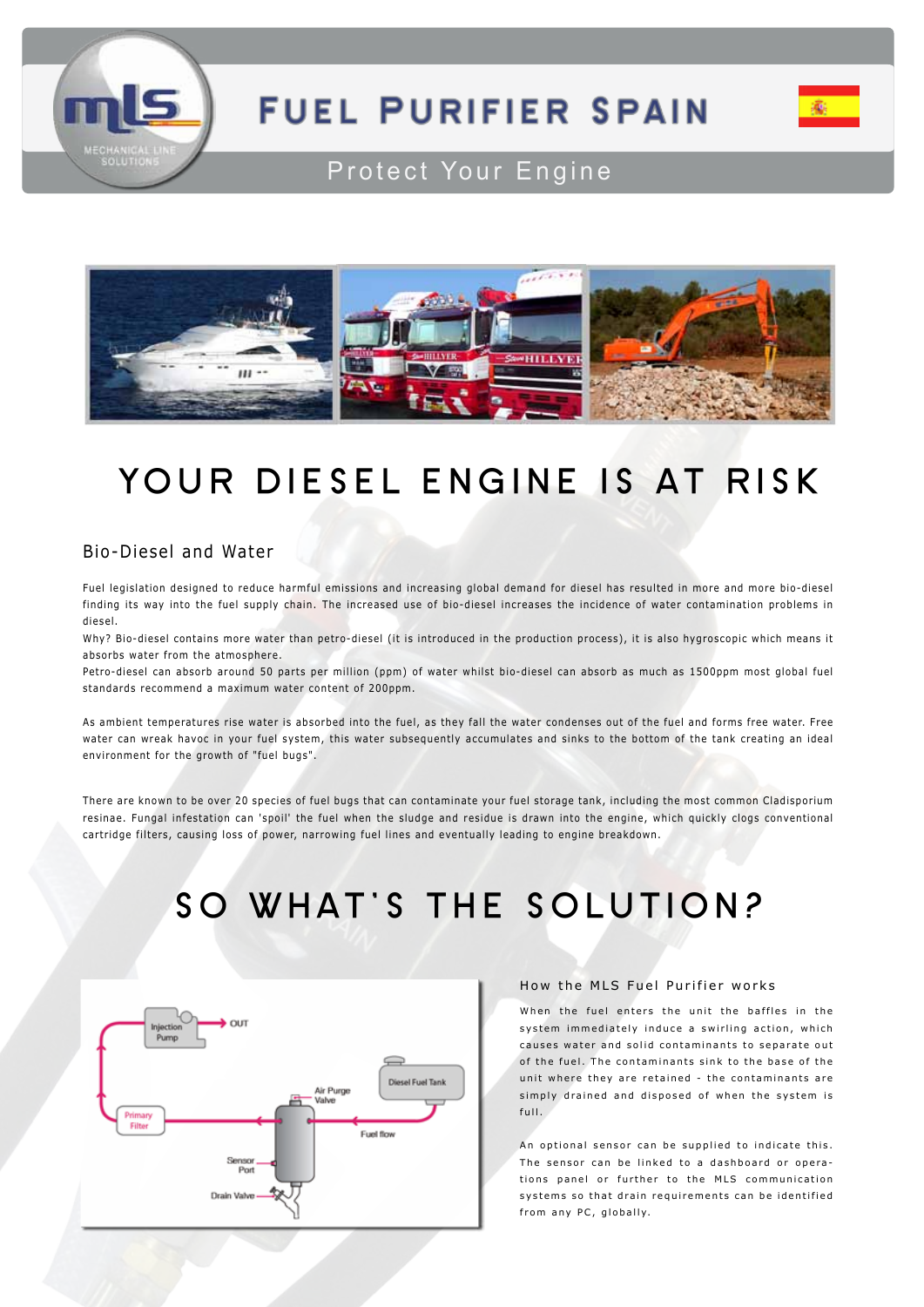

### How good is the quality of the fuel being used in your equipment?

If you are hiring out generators, pumps or plant, can you be sure of the condition of the fuel going into your equipment? If you are using fuel provided to you on site, can you see that it is contaminated? Poor fuel storage, bad fuel transfer and housekeeping practices, or simple human error, can easily result in water, sand, grit, rust etc in fuel, all of these can harm your engine.

If you cannot be sure of the quality of the fuel going into your tractors, excavators, generators or pumps the engines that power them could be at risk and you could end up with expensive repairs and downtime. By fitting extra levels of protection on your vehicle or equipment you can reduce the risk of costly damage due to contaminated fuel. The MLS Fuel Purifier will remove water and solid particulates from even the dirtiest, most contaminated fuel. When fitted in conjunction with a conventional fuel water separator, they will work together to ensure that your engine is protected from harmful water and particles.

The MLS Fuel Purifier acts as the 'first line of defence' removing traces of water and dirt, sludge and grit allowing the filter/separator to filter the fuel unhindered.



**Suitable for any diesel equipment and fitted to heavy plant, generators, marine environment, agricultural,domestic and industrial buidings.**